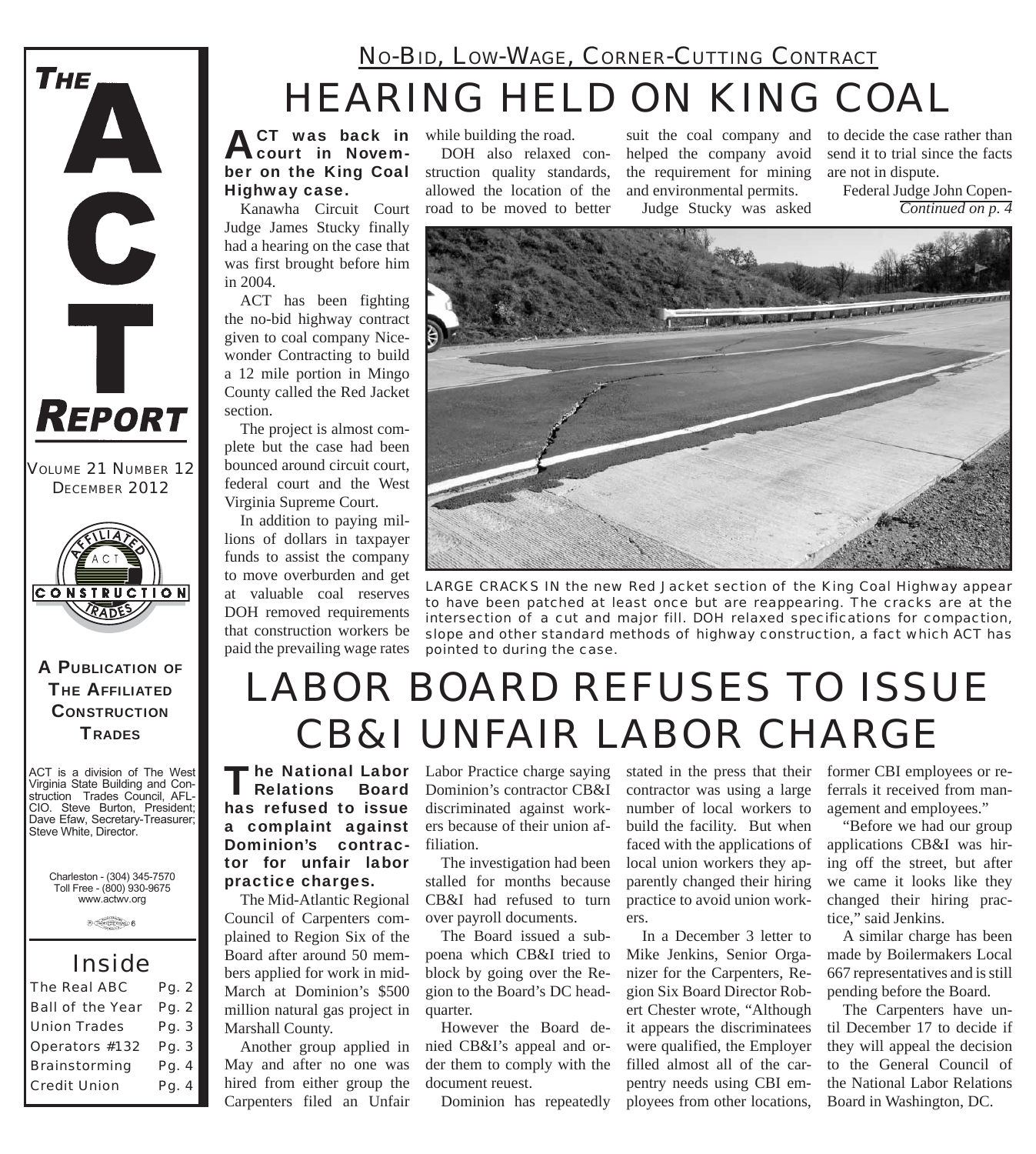### *STUDY EXPOSES ANTI-UNION CONTRACTOR GROUP*

# *THE REAL ABC - BUILDING THE LOW ROAD IN THE CONSTRUCTION INDUSTRY*

The Associated<br>Builders and Contractors is an antiunion trade association that claims to represent the majority of the construction industry.

Yet a recent study titled "An Analysis of Associated Builders and Contractors" proves their majority claim and many others to be false and misleading.

The study was written by Professor Thomas Kriger of the National Labor College and published in May this year.

The group typically claims "75 chapters representing 23,000 merit shop construction and construction related firms, with nearly two million employees."

However many of their members are not construction companies but instead material suppliers or corporations providing services like legal and insurance.

In West Virginia his report details that of the 83 listed members of the West Virginia Chapter of the ABC only 34 or 41% are contractors or subcontractors.

Those 34 construction

*KRIGER'S STUDY SHOWS THE ABC ONLY REPRESENTS ONE PERCENT OF LICENSED OR REGISTERED CON-STRUCTION CONTRACTORS IN THE NATION.*

Kriger's analysis starts with an examination of the actual membership of the ABC.

At times the group has claimed they represent as much as 80 percent of the construction industry.

Kriger's study shows the ABC only represents one percent of licensed or registered construction contractors in the nation.

He uses the groups published membership data as his primary source.

companies represent less than one percent of all licensed contractors in the state. Another issue Kriger

looked at was apprenticeship. Kriger compares ABC programs to those with labor and management oversight.

Kriger found the joint labor-management programs surpassed the ABC training programs on every measure including more apprentices, more crafts and programs, more graduates, more women and minorities, and more in-

**ACT Report Address Corrections Wanted** Call: 1-800-930-9675 Email: stevewhite@actwv.org or mail to: ACT 600 Leon Sullivan Way, Charleston, WV 25301

vestment.

In West Virginia the ABC disbanded their apprenticeship program not long after a 2002 report by WVU's Institute for Labor Studies highlighting the Chapters poor performance graduating apprentices and recruiting women and minorities.

While Kriger found the ABC lacked in contractor membership and apprentice-

ship performance he did find they were very active in a wide range of conservative political issues.

Kriger concluded "ABC is unique among construction industry trade associations in that its national agenda is ideological and anti-union, rather than focused on construction related issues."

"ABC is a critic of prevailing wage (Davis-Bacon) laws

and project labor agreements (PLAs), yet ABC also supports repeal of the Obama health care law, endorses repeal of the estate tax, and supports capital gains tax reductions."

A complete report can be found at the web site "knowyourabc.com" set up by the Building and Construction Trades Department of the AFL-CIO.

### *TRADES PARTICIPATE IN "BALL OF THE YEAR" CHARITY EVENT*



*Sheet Metal Worker Local 33 - North Central members Jim Jackson (left) and Chad Perdue were among the many volunteers that helped fashion 10 huge flower vases as decorations for Mon General Hospital's 50th 'Ball of the Year' event held on November 10.*

*According to Steve Perdue, Business Agent for Local 33 North Central, each vase stood 10 feet six inches tall and measured 68 inches in diameter.* 

*The North Central WV Building Trades paid for the materials. The vases were auctioned off at the end of the event to help raise funds for an Endoscopic Bronchoscope that will aid in the detection of lung cancer.*

*Natalie Stone, the Executive Secretary of North Central said, "We've been donating since 2006. We look at it as a worthy cause, and couldn't think of a better event to sponsor. It gives back to the community, helps our members who utilize the hospital, and we couldn't be prouder to be a sponsor of the event."*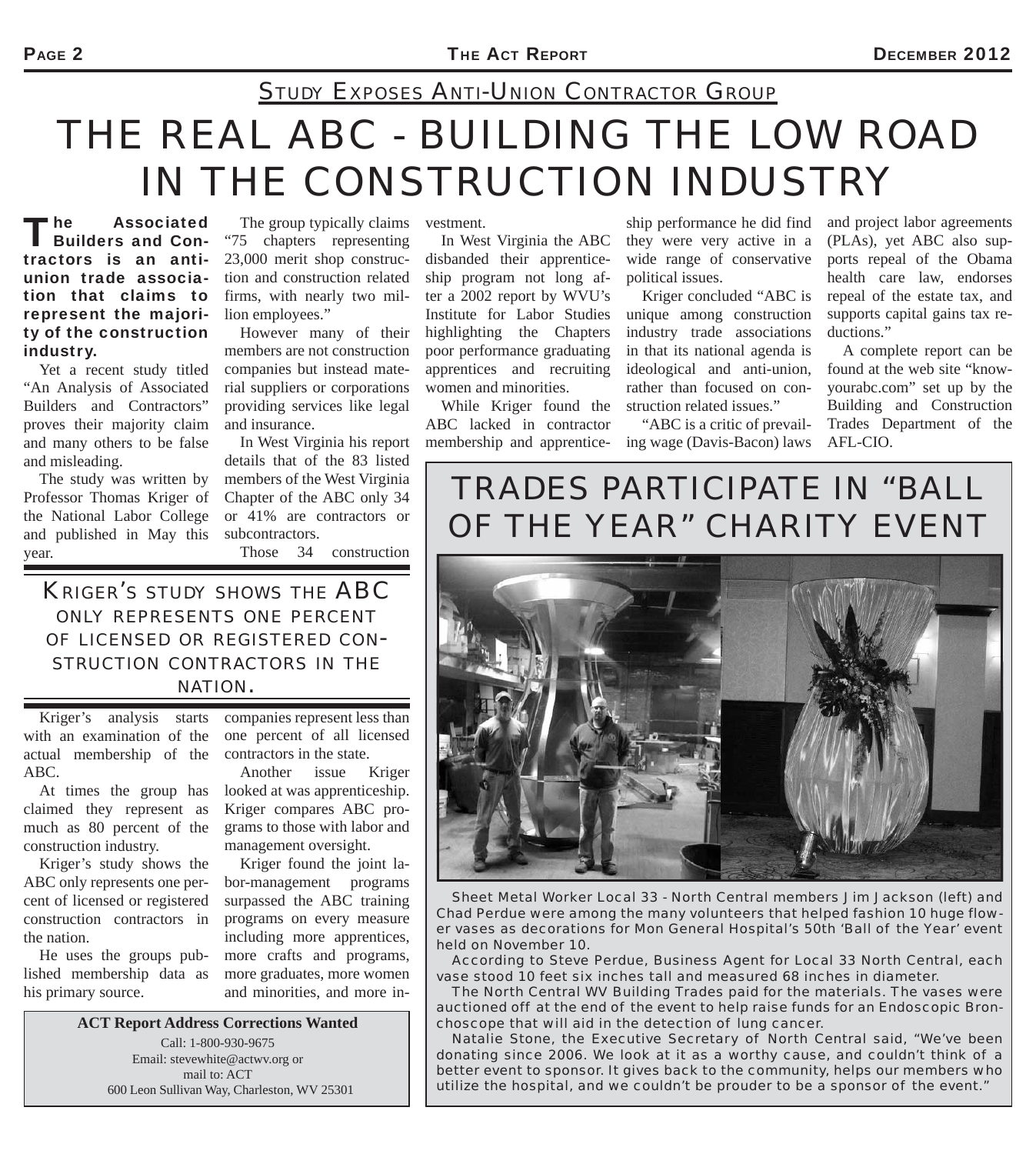## *UNION TRADES FEDERAL CREDIT UNION GETS OK TO EXPAND MEMBERSHIP MEMBERSHIP OPEN TO ENTIRE WV STATE BUILDING TRADES*

Federal regula-<br>
tors have given approval for Union Trades Federal Credit Union to accept as a new member any member of the West Virginia State Building Trades.

Union Trades is regulated and insured by the National Credit Union Administration (NCUA) and must follow strict rules when taking in new members.

Up until now each local union had to request membership separately; about half of the State Building Trades affiliates had done so.

"This simply makes it easier for building trades members and their families to join Union Trades," said Doug Peele, Manager of Union Trades FCU.

Effective immediately anyone who is a member of a union that is affiliated with the West Virginia State Building Trades is eligible to join.

Once the union mem-

ber opens membership with leys. Union Trades FCU, their immediate family is then eligible to join as well.

Anyone interested in opening an account would need to take with them to the credit union their valid photo ID, proof of their current address, their Social Security card and proof of their union local affiliation.

There is also a required deposit of \$25.

A list of affiliated unions is posted on the ACT web site, www.actwv.org and on Union Trades site, www.uniontradesfcu.com

Union Trades FCU was started in 1972 by members of the Plumbers and Fitters Local 565 in Parkersburg as the Plumbers & Steamfitters Federal Credit Union.

In 2001, the name changed to Union Trades Federal Credit Union and the field of membership was opened to include several Building & Construction Unions in the Mid-Ohio and Kanawha Val-

In 2006, the credit union was granted an open community charter, which allows it to serve anyone who lives, works, worships or attends school in Wood County, WV or Washington County, OH.

Growth has allowed the organization to provide a broad

range of financial services at Federal Credit Union is a reasonable rates.

With more than 3000 members their purpose is simple – to serve members needs and manage a secure financial organization guided by members interests and voices.

Their mission statement is simple: "The Union Trades

people helping people financial cooperative, serving our union brothers and their families by providing low loan rates and a competitive rate of return on deposits."

They currently are headquartered in Parkersburg with an office in Charleston.



*THIS SIGN IN front of the Union Trades Federal Credit Union's Parkersburg office advertises the best rates for working families. They also have an office in Charleston at the WV State Building Trades offices.*

# *APPRENTICE CANDIDATES WANTED FOR OPERATING ENGINEERS LOCAL 132*

#### Operating Engi-neers Local 132 wants qualified candidates for their heavy duty equipment operator apprenticeship program.

The three year program focuses on all aspects of operating heavy equipment including bulldozers, backhoes, cranes, and excavators.

"We focus on safety and productivity," said Charles Parker, Training Director.

Each year an apprentice spends five weeks at the training center located south of Parkersburg, most of which is during the winter months.

Apprentices must also get at least 1,000 hours of paid on

the job training each year.

Applications will be accepted at any Workforce West Virginia Center starting January 7 through 18, between the hours of 9:00 am and 3:00 pm, Monday through Friday.

In order to qualify a person must be at least 18 years old, have a high school diploma or GED and have been a resi-

dent of West Virginia for at least one year.

In addition, a successful applicant will have a valid WV drivers license, and be physically able to perform the work of the trade.

An aptitude test will be given at the Workforce Center and a drug test may be required at a later date.

The recruitment, selection, employment and training of apprentices shall be without discrimination because of age, race, color, religion, national origin, or sex and will conform to ADA regulations.

For more information call Parker at (304) 273-4852 or visit www.iuoe132.org/apprenticeship.htm.